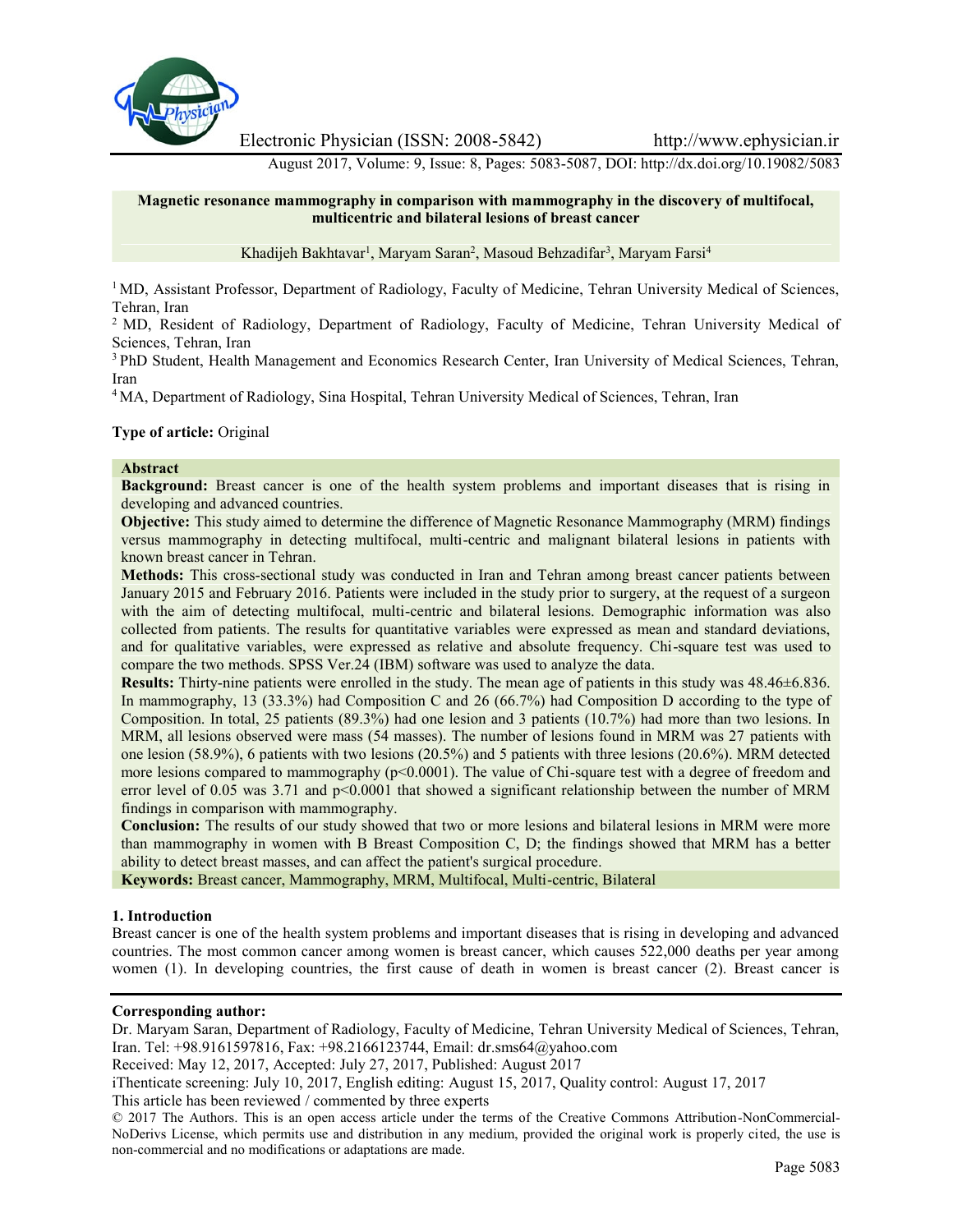increasing in many parts of the world, and this has been a concern for health policymakers worldwide (3). Like many other countries in the world, Iran faces this disease as a major challenge. Studies have been performed on the prevalence of this disease in women. In a study conducted in Iran, the incidence of breast cancer was reported to be 0.5% (4). The World Health Organization (WHO) in its report in 2014, stated that 14.2% of deaths from cancer were among women due to breast cancer (5). In another study conducted in Iran, breast cancer in Iranian women was 24.6% (6). Various factors such as family history, late menopause, obesity, uterine myoma, dyslipidemia, hypertension, lifestyle changes, and increasing urbanization are considered as risk factors affecting the onset of this disease (7). Unfortunately, breast cancer is diagnosed late in low-income and middle-income countries. Early diagnosis of breast cancer plays an important role in controlling the disease and preventing the increase of mortality in women. Breast cancer screening is cost effective for countries' health systems, and reduces the cost of treatment (8). Screening is often performed each year for women with a positive family history of breast cancer before the age of fifty, with mammography aimed at preventing and reducing their mortality risk. Screening for mammography should be started from the age of forty. It is usually recommended that mammography should be performed every three years after 75 years. In women whose close relatives have had a history of breast cancer such as mother, sister or daughter, the age at which the mammography begins is five years earlier than the age of the affected person. Mammography with ultrasound is done in short intervals (9). Mammography has a different sensitivity in detecting congested tissues and cancer-related lesions (10). Magnetic Resonance Mammography (MRM) of the breast provides three-dimensional information about the tissue and breast cancer to radiologists and is more sensitive than mammography for the detection of lesions (11). Various studies have been carried out to determine the diagnostic power of both mammographic and MRM methods worldwide, which have compared these two for better and more diagnosis of lesions and tissues from breast cancer (10, 12, 13). The detection of multifocal and multi-centric cases has a significant effect on the decision-making of the type of treatment and care for patients. Detection of these cases causes the type of treatment to vary depending on the physician's view, which can reduce the treatment time and reduce the use of drugs and thus, reduce the side effects of the drug. A short course of treatment also reduces the cost of the treatment. Multifocal cancer arises when two or more lesions of a cancer are present simultaneously in a quadrant or at a distance of less than 5 cm in different quadrants of a breast. Multi-centric cancer arises when two or more lesions of cancer are present in separate quadrants, or at a distance of more than 5 cm in a quadrant. Bilateral cancer arises when cancer lesions are present in both breasts (14, 15). Diagnostic tests can be a valuable help to better diagnosis and more effective treatment of patients. Differences in diagnostic tests are normal and can lead to a patient's assessment based on tests that can be better diagnosed and show more problems due to the disease, depending on the physician's viewpoint. Therefore, physicians try to use tests that show more lesions and complications (16). The use of MRM and mammography in the diagnosis of breast cancer is used in most countries of the world (17). These two methods are also used in Iran, but still, a study comparing these two methods to detect lesions has not been conducted, and doing studies in this field seems necessary. Considering the increased mortality rate due to breast cancer in Iran, (18) and the role of diagnostic tests in providing better complications and problems that a disease can cause to a person, the aim of this study was to determine the difference between MRM findings versus mammography in the detection of multifocal, multi-centric and malignant bilateral lesions in patients with known breast cancer at Sina Hospital in Tehran, Iran.

### **2. Material and Methods**

This was a cross-sectional study. Patients were referred to Sina Hospital in Tehran and from among available items between January 2015 and February 2016. This study was conducted by obtaining an ethical code from the Tehran University of Medical Sciences Ethics Committee with No. (IR.TUMS.REC.1394.1317). Participants in this study were female patients with newly diagnosed breast cancer, confirmed with biopsy. Patients underwent MRM with and without contrast (Gadolinium 0.1 mmol/kg) prior to any surgical procedure, at the request of a surgeon (with the aim of detecting multifocal, multi-centric, and bilateral lesions, especially in Mammographically dense patients). MRM was performed with sequences T1, T1 + GAD, T2, T2 FAT SAT. All sequences were performed in axial and sagittal sections. The probable new lesions found in MRM were compared to mammography in the Breast Imaging Reporting and Data System (BIRADS) and lesions with BIRADS 4 and 5 under biopsy. In Standard Views Mammography, the mediolateral oblique (MLO) and craniocaudal (CC) were performed. The results of MRM and mammography of patients, which indicate the presence of breast cancer, were compared in terms of the number of cancer lesions found in each one and in the number of patients in whom lesions were found. For lesions that were shaped in benign or malignant form, but with enhancement, the curve of enhancement was also used. Also, demographic information was collected from patients. Data was entered into the SPSS Ver.24 (IBM) software. The results for quantitative variables were expressed as mean and standard deviations, and for qualitative variables, were expressed as relative and absolute frequency. Chi-square test was used to compare the two methods. Independent t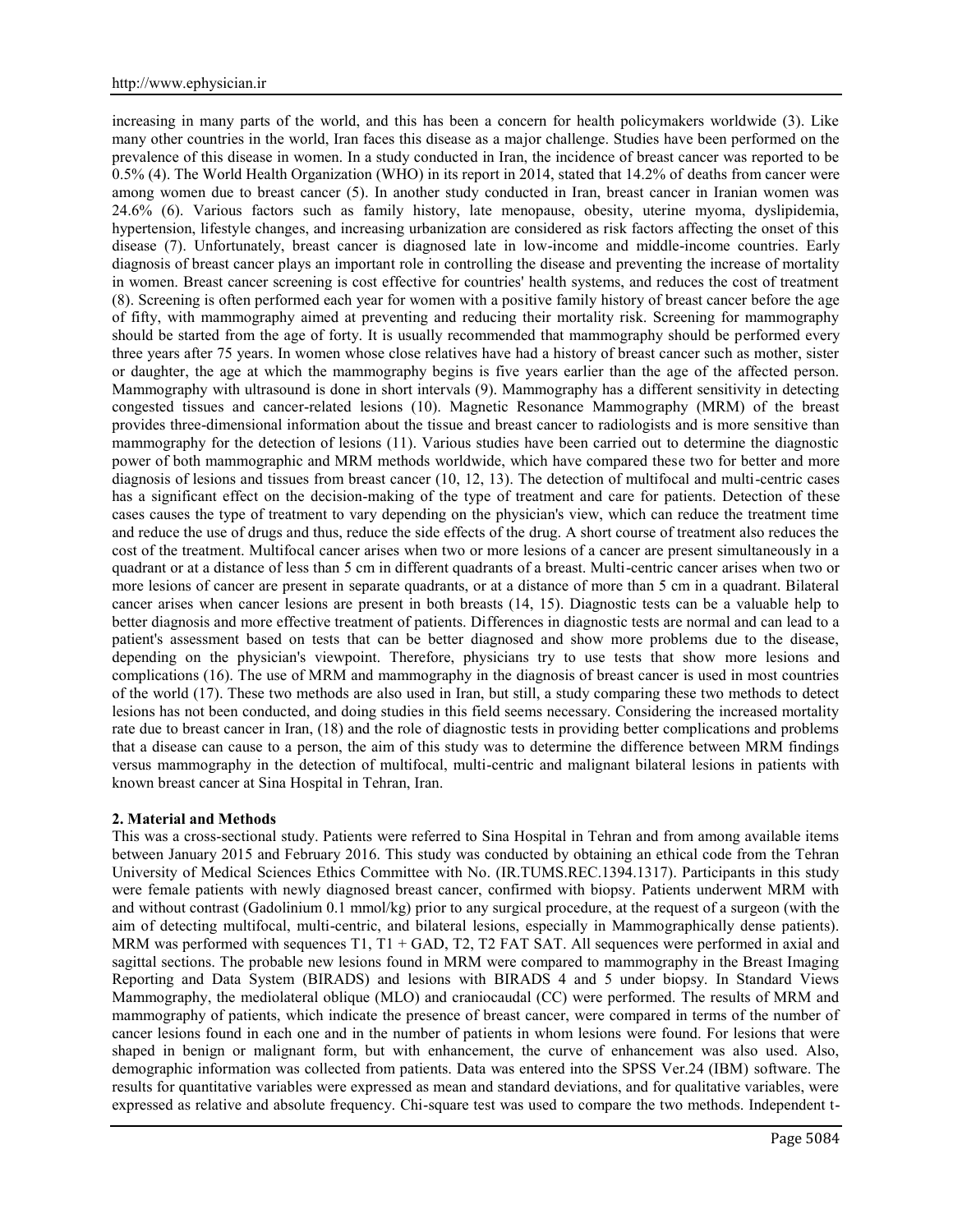test was used to compare the mean of quantitative variables. The significance level was considered to be less than 0.05.

# **3. Results**

After reviewing patients' records, 39 patients were finally enrolled in the study. Patients whose information was incomplete or who did not want to collaborate after contact with them, were excluded. The mean age of patients in this study was  $48.46 \pm 6.836$  years (30-65).

# *3.1. Patients' findings based on mammography*

Based on the type of composition, 13 (33.3%) had Composition C and 26 (66.7%) had Composition D. Based on the results of a total of 34 Mass, 11 Asymmetry, 6 Micro calcification, and 14 Architectural distortions were observed. In all patients with Micro calcification and Architectural distortion, there were associated findings, including Mass and Asymmetry. Based on the types of asymmetry observed in mammography, 11 (100%) were Focal. There were 25 patients (89.3%) who had one lesion and three patients (10.7%) who had more than two lesions (each with three lesions). The types of masses found were based on Margin, of which there were 19 (55.8%) Obscured, 12 (35.2%) Indistinct, and 3 (9%) Speculated. The disease was not seen with Circumscribed and Micro-lobulated mass. Considering the types of masses found based on shape in mammography, 21 cases (61.7%) were Irregular, 8 cases (23.5%) Oval and 5 cases (14.8%) Round. Chi-square test showed that there was a significant relationship between MRM findings compared to mammography (degree of freedom and error level of 0.05 was 3.71 and p- value was smaller than  $0.0001$ ).

### *3.2. Patients' findings based on MRM*

In MRM, all lesions observed were mass (54 masses). The number of lesions found in MRM was 27 patients with one lesion (58.9%), 6 patients with two lesions (20.5%) and 5 patients with three lesions (20.6%). Considering the types of masses based on shape in MRM, 29 cases (53.7%) were irregular, 11 cases (20.7%) lobulated, 8 cases (15%) round and 6 cases (10.6%) oval. Considering the types of masses found based on margin in MRM, 26 cases (48.1%) were speculated, 21 cases (38.8%) irregular and 7 cases (13.1%) circumscribed. The masses found in the T2 signal in MRM were 42 (77.7%) low mass, and 12 (22.3%) heterogeneous mass. There was no high mass. The distribution of curve of enhancement in MRM was 29 cases (53.7%) of type 3, 16 cases (29.6%) of type 2 and 9 cases (16.7%) of type 1.

### **4. Discussion**

Breast cancer is one of the most premature and preventable cancers which can be prevented by reducing the mortality rate among patients, increasing survival, and improving the life quality of patients through proper diagnostic strategies. Using screening tests that are regularly used in normal people aged 40 and in people with high risk symptoms and in early stages of the disease, the cancer cells in the breast can be detected before the invasion in early stages (19). The findings of our study showed that MRM sensitivity was higher than mammography in detecting two and more lesions. In various studies conducted in different parts of the world, MRM sensitivity in detecting lesions was higher than mammography which is consistent with the results of this study (20-22). The findings of this study showed that lesions found in patients with mammography were as follows: 28 (62.3%) with mass, 11 (24.5%) had asymmetry, 6 (13.2%) had micro-calcification, and 14 patients had asymmetry and concurrent masses of architectural distortion. In MRM, all lesions found were mass. In mammography, of patients whose lesions were mass, 25 patients (89.3%) had one lesion and 3 patients (10.7%) had more than two lesions. The total mass found in 28 patients with a mass in mammography was 34. In MRM, 27 patients (58.9%) had one lesion, 6 patients (20.5%) had two lesions and 5 patients (20.5%) had three lesions. Most multifocal and multi-centric and contralateral cases were detected with MRM. The total mass found in MRM was 54. In our study, MRM sensitivity was higher in detecting two or more lesions than mammography. In various studies conducted in different parts of the world, MRM sensitivity in detecting lesions was higher than mammography which is consistent with the results of the present study. According to the findings, mammography found more than one lesion in 7.69% of all patients, while MRM found more than one lesion in 33.4% of all patients which was statistically significant. The main reason for this statistically significant difference can be the reduction of mammographic diagnostic sensitivity in the detection of lesions in breast Composition C, D (population studied). Findings detected in MRM in this study were more and more obvious compared to mammography. MRM imaging uses a magnetic field - radio waves and a computer for creating detailed images of organ, soft tissue, bone and other body structures. Thorough details and detailed MRM images allow the physician to better assess some members, and certainly diseases that are not well recognized by other imaging techniques, such as mammography, are taken through early detection and treatment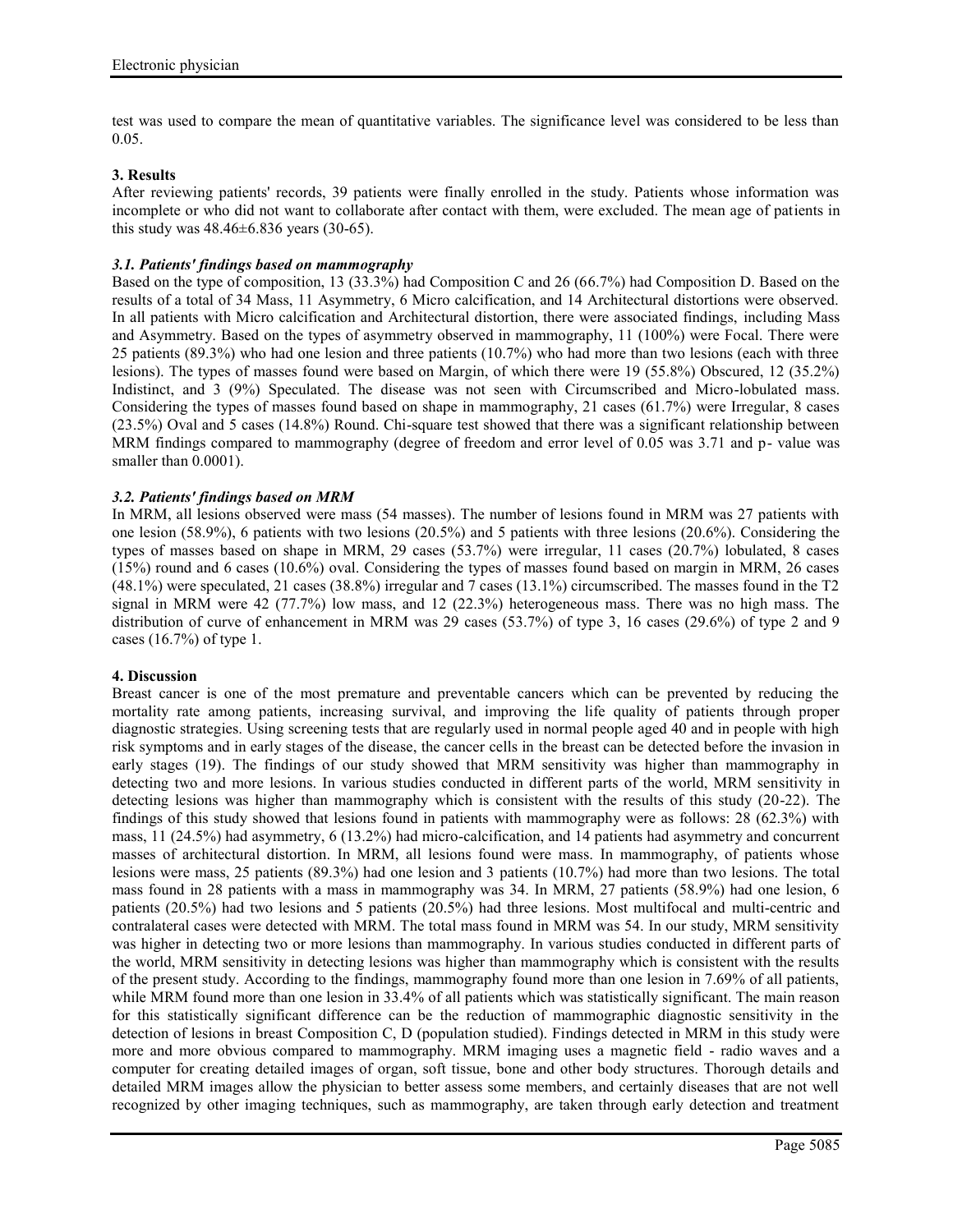measures with this method (23). In three patients with more than two lesions in mammography, all three cases were observed at low intervals and in a quadrant (multifocal). Among patients with two lesions in MRM (6 patients), all cases were unilateral multifocal. Of the 5 patients that had more than two lesions, two patients were simultaneously multifocal-bilateral and multi-centric-bilateral. The lesions were multifocal in three other patients. The findings of the present study emphasize the higher accuracy of MRM in comparison with mammography. In several studies conducted worldwide, the higher accuracy of MRM is emphasized as well (24, 25). MRM can provide favorable images of women with dense breast tissue, which is not possible in mammography. The probability of diagnosis of multifocal and multi-centric masses is very high by the MRM method, but mammography still has a primary and basic role. MRM is also a very good tool for detecting very small tumors within the breast (26). This study has some limitations that can be considered as a lack of full access to some patients' records and low sample size of entered patients. We also had financial and time constraints for tracking patients in this study. Breast cancer screening is important due to its consequences for women's health and it is imperative that all health systems use screening methods according to their own conditions. Screening in high-risk women also has double significance.

### **5. Conclusions**

The findings of our study indicate that two or multiple and bilateral lesions in MRM were more than mammography in women with Breast Composition C, D more. Its diagnostic power was more effective than that of mammography, and this is a valuable help to physicians. The results of this study can help the process of changing the treatment and surgery in these patients. It is suggested that more women with breast cancer are screened for more information, and a comparison of these two methods will be more valuable and more reliable for physicians. The results of this study could change the course of treatment and surgery in these patients. It is suggested that more women with breast cancer are screened for more information, and a comparison of these two methods with more numbers will provide more valuable and more reliable evidence for physicians.

### **Acknowledgments:**

This study is part of a residency's thesis of radiology that the corresponding author (Dr. Maryam Saran) conducted with the support of the Radiology Department of Tehran University of Medical Sciences. We appreciate all of the people who assisted us in conducting this study.

### **Conflict of Interest:**

There is no conflict of interest to be declared.

### **Authors' contributions:**

All authors contributed to this project and article equally. All authors read and approved the final manuscript.

### **References:**

- 1) Shaukat U, Ismail M, Mehmood N. Epidemiology, major risk factors and genetic predisposition for breast cancer in the Pakistani population. Asian Pac J Cancer Prev. 2013; 14(10): 5625-9. doi: 10.7314/APJCP.2013.14.10.5625. PMID: 24289553.
- 2) Elgaili EM, Abuidriss D, Rahman M, Michalek AM, Mohammed SI. Breast cancer burden in central Sudan. Int J Womens Health. 2010; 9(2): 77-82. PMID: 21072300, PMCID: PMC2971742.
- 3) Lin CH, Chuang PY, Chiang CJ, Lu YS, Cheng AL, Kuo WH, et al. Distinct clinicopathological features and prognosis of emerging young-female breast cancer in an East Asian country: a nationwide cancer registry-based study. Oncologist. 2014; 19(6): 583-91. doi: 10.1634/theoncologist.2014-0047. PMID: 24807917, PMCID: PMC4041679.
- 4) Haghighi F, Mohammadifard M, Naseh G, Hashem K, Saadatjoo SA. Prevalence of breast cancer among women over 30 years in Birjand between 2009 and 2010. J Birjand Univ Med Sci. 2013; 20(1): 68-76.
- 5) World Health Organization. Cancer country profiles 2014. 2014. Available from: http://www.who.int/cancer/country-profiles/en/.
- 6) Jazayeri SB, Saadat S, Ramezani R, Kaviani A. Incidence of primary breast cancer in Iran: Ten-year national cancer registry data report. Cancer Epidemiol. 2015; 39(4): 519-27. 10.1016/j.canep.2015.04.016. PMID: 26070507.
- 7) Chuang SC, Wu GJ, Lu YS, Lin CH, Hsiung CA. Associations between Medical Conditions and Breast Cancer Risk in Asians: A Nationwide Population-Based Study in Taiwan. PLoS One. 2015; 10(11): e0143410. doi: 10.1371/journal.pone.0143410. PMID: 26605792, PMCID: PMC4659594.